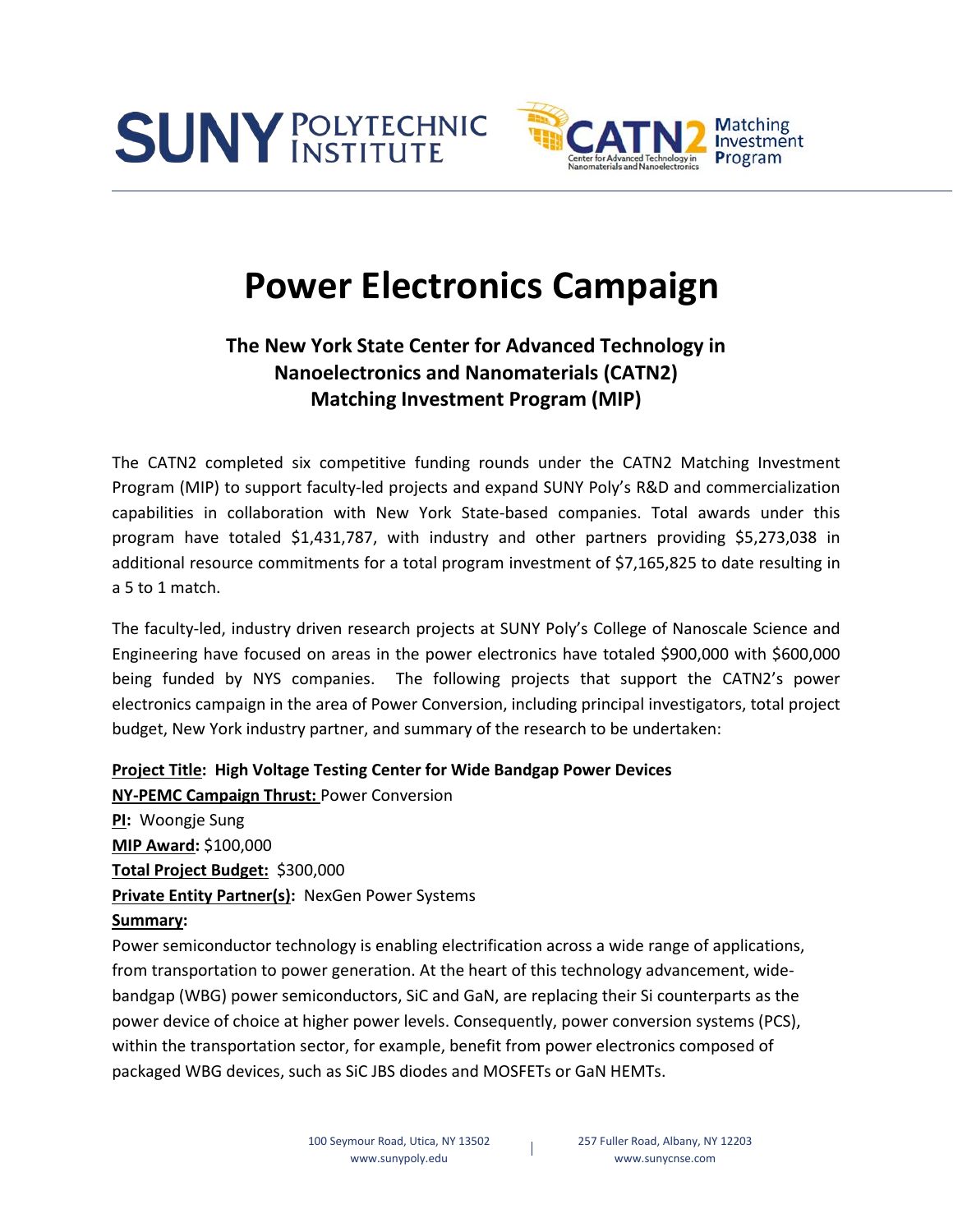Through the purchase and installation of a semiautomatic 6-wafer probe station this project will establish a much needed high voltage testing center (HVTC) that will not only support SUNY Poly research projects, but also projects of New York Power Electronic Manufacturing Consortium (NY-PEMC) and other industrial partners including Syracuse, NY **NexGen Power Systems**.

#### **Project title: High Voltage & High Temperature Reliability and Ruggedness Assessment System for Wide Bandgap Power Devices**

**NY-PEMC Campaign Thrust:** Power Conversion **Principal Investigator (PI):** Seung Yup Jang (PI), Woongje Sung (Co-PI) **Private Entity Partner:** NoMIS Power Group **MIP Award:** \$100,000 **Total Project Budget:** \$300,000 **Summary:** 

Power semiconductor technology is enabling electrification across a wide range of applications, from transportation to power generation. At the heart of this technology advancement, widebandgap (WBG) power semiconductors, SiC and GaN, are replacing their Si counterparts as the power device of choice at higher power levels. Consequently, power conversion systems (PCS), within the transportation sector, for example, benefit from power electronics composed of packaged WBG devices, such as SiC JBS diodes and MOSFETs or GaN HEMTs.

The goal of this project is to develop the missing capability to evaluate the reliability and ruggedness of wide-bandgap (WBG) power devices, such as Silicon Carbide (SiC) and Gallium Nitride (GaN), at high voltage and high temperature. This project builds on the capabilities developed under two previous CATN2 MIP projects which enabled SUNY Poly to build a system that includes WBG power device design, high voltage measurements, dynamic switching measurements, and packaging capabilities. To further advance the device/manufacturing technology and commercialize power devices on SiC and GaN, reliability and ruggedness assessments are very important to designers and users of these WBG power devices. Through this project, SUNY Poly can build an extension of the current system to include reliability and ruggedness evaluation, facilitating a comprehensive RD&D environment.

**Impact:** The funds for this project will be used to build an extension of the current high voltage test system to include reliability and ruggedness evaluation. This project will have the following nontechnical impacts:

- Establishes an HV&HT reliability and ruggedness test platform for other researchers at SUNY Poly, NoMIS, other institutions and companies
- Allows sharing/comparing of test data between SUNY Poly, NoMIS, and other institutions or companies that accelerates development and commercialization of WBG power devices and to meet the growing power electronics demand

#### **Project Title: Acquisition of a Photoluminescence Mapping Confocal Microscope with Submicron Resolution: from Scientific Discovery to Wafer Inspection NY-PEMC Campaign Thrust:** Power Conversion

**Principal Investigator (PI):** Shadi Shahedipour-Sandvik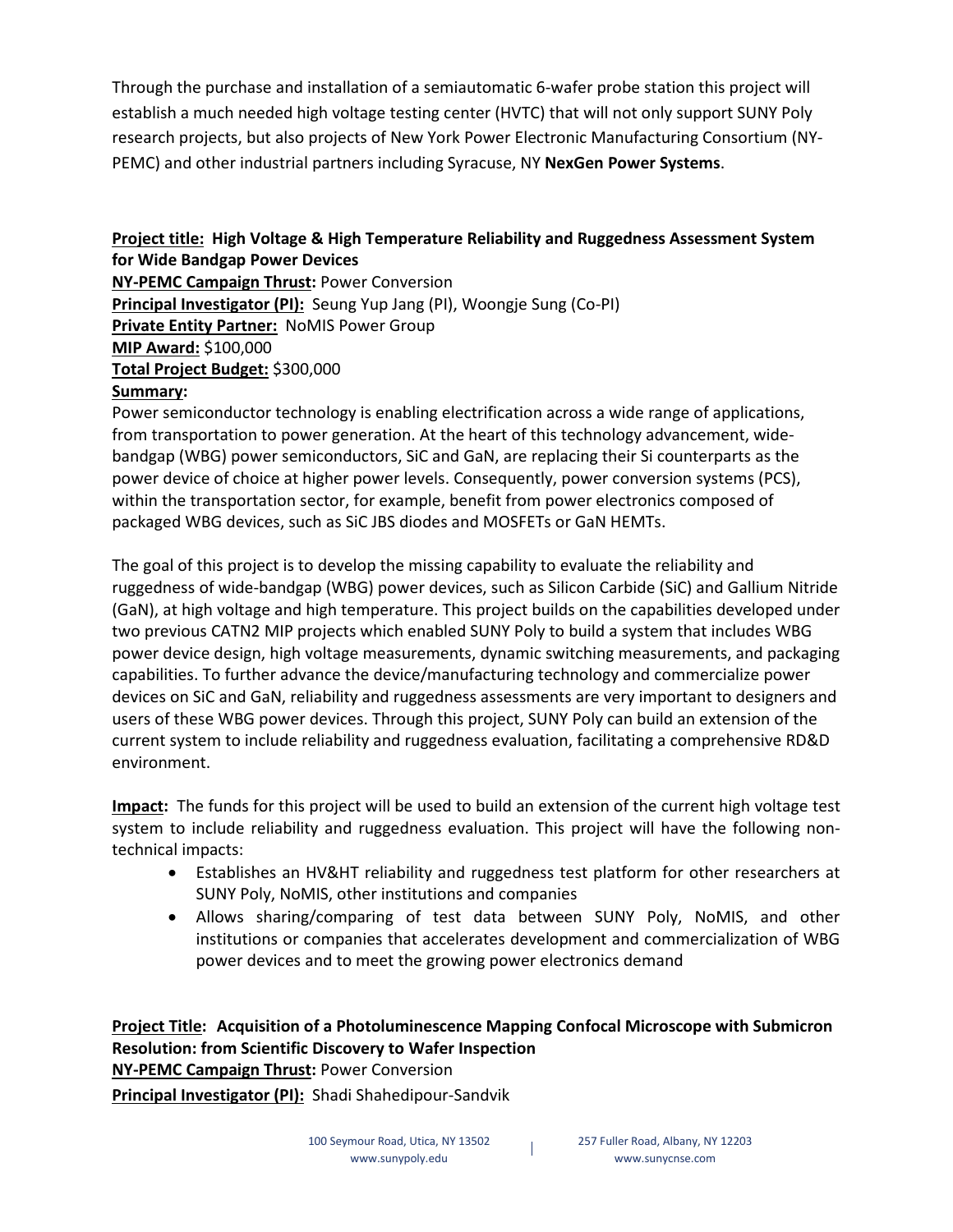### **Private Entity Partner(s):** Applied Materials

## **MIP Award:** \$75,000 **Total Project Budget:** \$669,000

#### **Summary:**

Power semiconductor technology is enabling electrification across a wide range of applications, from transportation to power generation. At the heart of this technology advancement, widebandgap (WBG) power semiconductors, SiC and GaN, are replacing their Si counterparts as the power device of choice at higher power levels. Consequently, power conversion systems (PCS), within the transportation sector, for example, benefit from power electronics composed of packaged WBG devices, such as SiC JBS diodes and MOSFETs or GaN HEMTs.

Wide-bandgap materials and in particular the III-Nitride family of materials continue to play a major role in realization of electronic, optoelectronic and sensing devices for applications requiring high performance in conditions of high power/high frequency/high radiation/high temperature (e.g. space power electronics) such as in Electric Vehicles and Hybrid Electric Vehicles (EV/HEV). The EV/HEV market is one of the fastest growing sectors in the automotive segment due to the goal of replacing hydrocarbon fuel-based transportation systems and reduce CO2 emissions. Being able to measure the variation in optical activity of dopants and/or activation efficiency across the wafer is critical and can be visualized using photoluminescence mapping by identifying areas of exciton/UV luminescence and areas of defect luminescence. Acquiring a Photoluminescence Mapping Confocal Microscope will permit a deeper understanding of incorporation and activation of this potential dopants, amongst others, allowing for greater relevance to the multi-billion dollar EV/HEV market.

**Impact:** Collaboration with several other SUNY Poly faculty will enable expansion of the use of the microscope beyond the PI's immediate projects. A sub-micron PL mapping characterization capability will better position SUNY Poly to educate the next generation of scientists and engineers (workforce), participate in the discovery process (including publication and IP development), and to serve NY State economic development by collaborating with industry.

#### **Project title: Upgrading an existing electromagnet system to enable enhanced functionality for temperature dependent, AC Hall capability NY-PEMC Campaign Thrust:** Power Conversion **Principal Investigator (PI):** Shadi Shahedipour-Sandvik **Private Entity Partner:** Applied Materials **MIP Award:** \$100,000 **Total Project Budget:** \$822,000 **Summary:**

Power semiconductor technology is enabling electrification across a wide range of applications, from transportation to power generation. At the heart of this technology advancement, widebandgap (WBG) power semiconductors, SiC and GaN, are replacing their Si counterparts as the power device of choice at higher power levels. Consequently, power conversion systems (PCS),